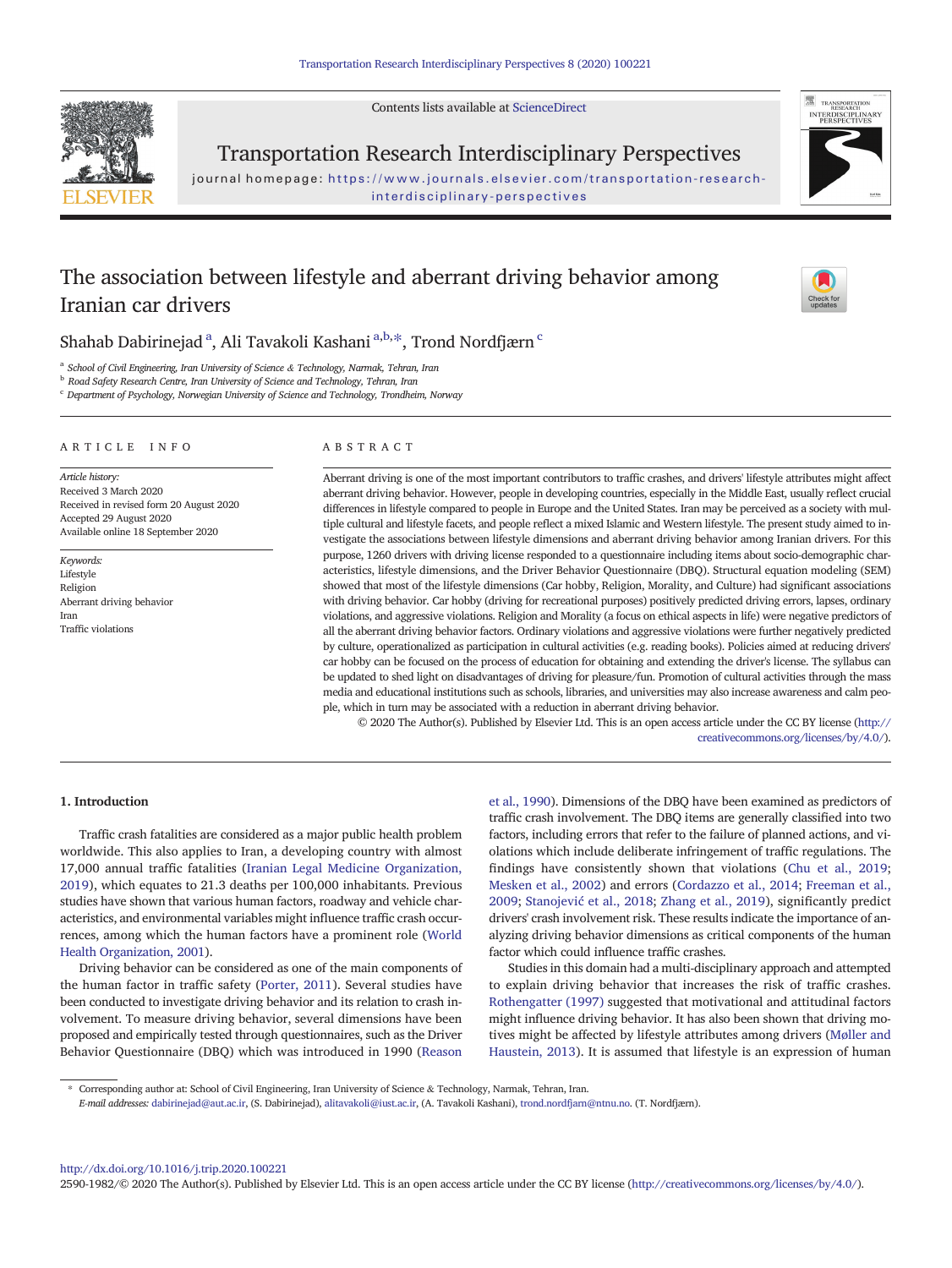values as demonstrated by several lifestyle studies [\(Lööv and Miegel, 1990](#page-4-0)) such as the VALS (Values, Attitudes, and Lifestyles) typology of nine American lifestyle groups ([Mitchell, 1983\)](#page-4-0) and categorization of values (Life philosophy and lifestyle) ([Kamler, 1984\)](#page-4-0). Indeed, the concept of lifestyle is most often used to define basic values, interests, and leisure activities [\(Berg, 2001](#page-4-0)). A direct relationship between lifestyle and driving behavior has also been found in previous studies [\(Chliaoutakis et al.,](#page-4-0) [2005](#page-4-0); [Møller and Haustein, 2013](#page-4-0)). [Lööv and Miegel \(1990\)](#page-4-0) included four values to define lifestyle: moral (ethical) values, religious (metaphysical) values, material values, and aesthetic values. Ethical values lead to actions that have a moral basis such as respect for other people or obeying the rules (i.e. "morality"). The values which are related to individuals' conviction of God's existence and religious beliefs are here defined as "Religion". Further, material values may influence attitude about how to spend the leisure time and use of money [\(Berg, 2001](#page-4-0)). "Amusement" and "car hobby" refer to how people spend their leisure time and are related to material values. Finally, attitudes arising from aesthetic values may lead people to enjoy literature and music. "Culture", including items such as listening to music and reading books, indicates this value. Generally, these values govern the actions which reflect the lifestyle of individuals [\(Berg, 2001](#page-4-0)).

In regards to the relationship between lifestyle, driving behavior and crash involvement, a study conducted among young drivers showed that those with religious beliefs and who participated in cultural activities had a lower crash risk ([Chliaoutakis et al., 1999\)](#page-4-0). [Chliaoutakis et al. \(2005\)](#page-4-0) demonstrated that religion and culture (e.g. reading literature and going to the theater) might have a significant negative association with aberrant driving behavior operationalized by the DBQ. Driving without a specific destination as well as sports (e.g. conducting sport activities and going to sports games) could lead to aberrant driving behavior ([Chliaoutakis et al., 2005\)](#page-4-0). Furthermore, another study showed that religious convictions might be positively related to obeying traffic regulations ([Nabipour et al., 2015\)](#page-4-0). Additionally, [Gnardellis et al. \(2008\)](#page-4-0) argued that religion as a lifestyle factor might have a negative relationship with drivers' crash involvement risk. [Papadakaki](#page-4-0) [et al. \(2008\)](#page-4-0) investigated the relationship between lifestyle factors and drowsy driving. They reported that religion might have a negative association with drowsy driving, and amusement was related to drowsy driving. Several previous studies that focused on the human factor (except lifestyle) have examined driving behavior ([Besharati and Tavakoli Kashani, 2018;](#page-4-0) [Nordfjærn](#page-4-0) [et al., 2014;](#page-4-0) Şimşekoğ[lu et al., 2013\)](#page-4-0). The present study will advance previous work by investigating whether, and if so how, lifestyle dimensions relate to driving behavior in a large sample of Iranian drivers across five cities. [Lööv](#page-4-0) [and Miegel's \(1990\)](#page-4-0) theory argued that moral values might be considered as a type of lifestyle; hence morality items were used in this study as a dimension of lifestyle as opposed to previous studies. In addition, questionnaire items regarding Islamic beliefs were used to test the effects of religious lifestyle aspects on driving behavior. Further, the tendency of driving a car to obtain self-enhancement or personal goals (mainly among young drivers) may be more prominent in contexts where these values are important. However, people in developing countries, especially in the Middle East, usually reflect crucial differences in lifestyle compared to people in Europe and the United States. Moreover, some aspects of the western lifestyle have been developed and integrated among Iranians in recent decades, while religious beliefs traditionally have a substantial role. Iran may be perceived as a society with multiple cultural and lifestyle facets, and people reflect a mixed Islamic and Western lifestyle. Since religion and morality could have key roles in forming the Iranian lifestyle, the current study was carried out to investigate these lifestyle dimensions in addition to car hobby, culture, and amusement as predictors of driving behavior in a sample of Iranian drivers.

### 2. Material and methods

# 2.1. Procedure

The sample consisted of 1260 car drivers randomly selected from various gatherings such as university campuses, business centers, government offices, and private companies in five cities in Iran. The cities included

Tehran, Mashhad, Qom, Yazd, and Birjand selected by a convenience sampling method. Since the questionnaire was designed for drivers, solely individuals with a driver's license were eligible for participation.; In all cases, drivers were asked to complete the hardcopy questionnaire during their break, and they were assured anonymity and confidentiality.

# 2.2. Materials

In this study, a 28-item version of the DBQ was used. This version of the instrument has previously been used to study professional drivers [\(Mehdizadeh et al., 2019\)](#page-4-0), private motorists [\(Gras et al., 2006](#page-4-0); [Nordfjærn](#page-4-0) and Şimşekoğ[lu, 2014](#page-4-0); [Tavakoli Kashani et al., 2016\)](#page-5-0) as well as professional and non-professional drivers simultaneously ([Arafa et al., 2019;](#page-4-0) Maslać [et al., 2018](#page-4-0)). The DBQ components in the current study included: lapses (8 items), errors (6 items), ordinary violations (9 items), and aggressive violations (3 items). DBQ items were based on a Likert scale ranging from  $1 =$  never to  $6 =$  always.

In addition, several questions regarding lifestyle dimensions and sociodemographic items were included in the questionnaire. Some items of the lifestyle questionnaire as reported in previous studies ([Gregersen and](#page-4-0) [Berg, 1994\)](#page-4-0), were applied to measure lifestyle dimensions. Some modifications were performed to the questionnaire due to cultural and religious differences. Items related to religion and morality were added from the Islamic lifestyle questionnaire introduced in Iran [\(Kaviani, 2013\)](#page-4-0). Each item was recorded on a Likert scale ranging from  $1 =$  never to  $5 =$  almost always in the lifestyle questionnaire.

#### 2.3. Statistical analysis

First, the underlying dimensionality of the instruments was investigated. Since some amendments were conducted to the items in the lifestyle instrument, the dimensionality of the lifestyle items was examined by principal component analysis (PCA). Because we used the original version of the DBQ with 28 items, confirmatory factor analysis (CFA) was applied to analyze this instrument. Cronbach's alpha coefficients were calculated as reliability indices.

In the next step, a first-order model was constructed to measure the association between lifestyle dimensions and aberrant driving behavior factors. This model consisted of four latent endogenous variables (DBQ factors) and four latent exogenous variables (lifestyle dimensions).

Model fit was determined by the goodness of fit indices (GFI), comparative fit indices (CFI), and root mean square error of approximation (RMSEA). For the GFI, a cut-off point value of 0.90 has been recommended [\(Byrne, 1994](#page-4-0)). RMSEA values of 0.05 or below indicate a good fit between the model and data. A value between 0.05 and 0.08 reflects a close fit ([Ho,](#page-4-0) [2013\)](#page-4-0). The recommended value for the CFI ranges from 0.90 to 0.95 ([Kim](#page-4-0) [and Bentler, 2006\)](#page-4-0).

#### 3. Results

#### 3.1. Sample characteristics

There were 876 (69%) males and 384 (31%) females in the sample. The participants had a mean age of  $34.15$  ( $SD = 9.31$ ) and ranged from 18 to 72 years and 35% ( $N = 436$ ) of them were aged below 30 years. The driving experience of participants ranged from 1 to 45 years with a mean of 11.81 ( $SD = 8.10$ ) years. As shown in [Table 1,](#page-2-0) about 51% of participants had obtained their driving license at least 10 years before participating in this survey. Furthermore, 70% of the sample were married and about 47% had a bachelor's degree.

### 3.2. PCA for lifestyle questionnaire

[Table 2](#page-2-0) presents the results of a PCA performed on the lifestyle instrument. Five dimensions emerged which were labeled religion, morality,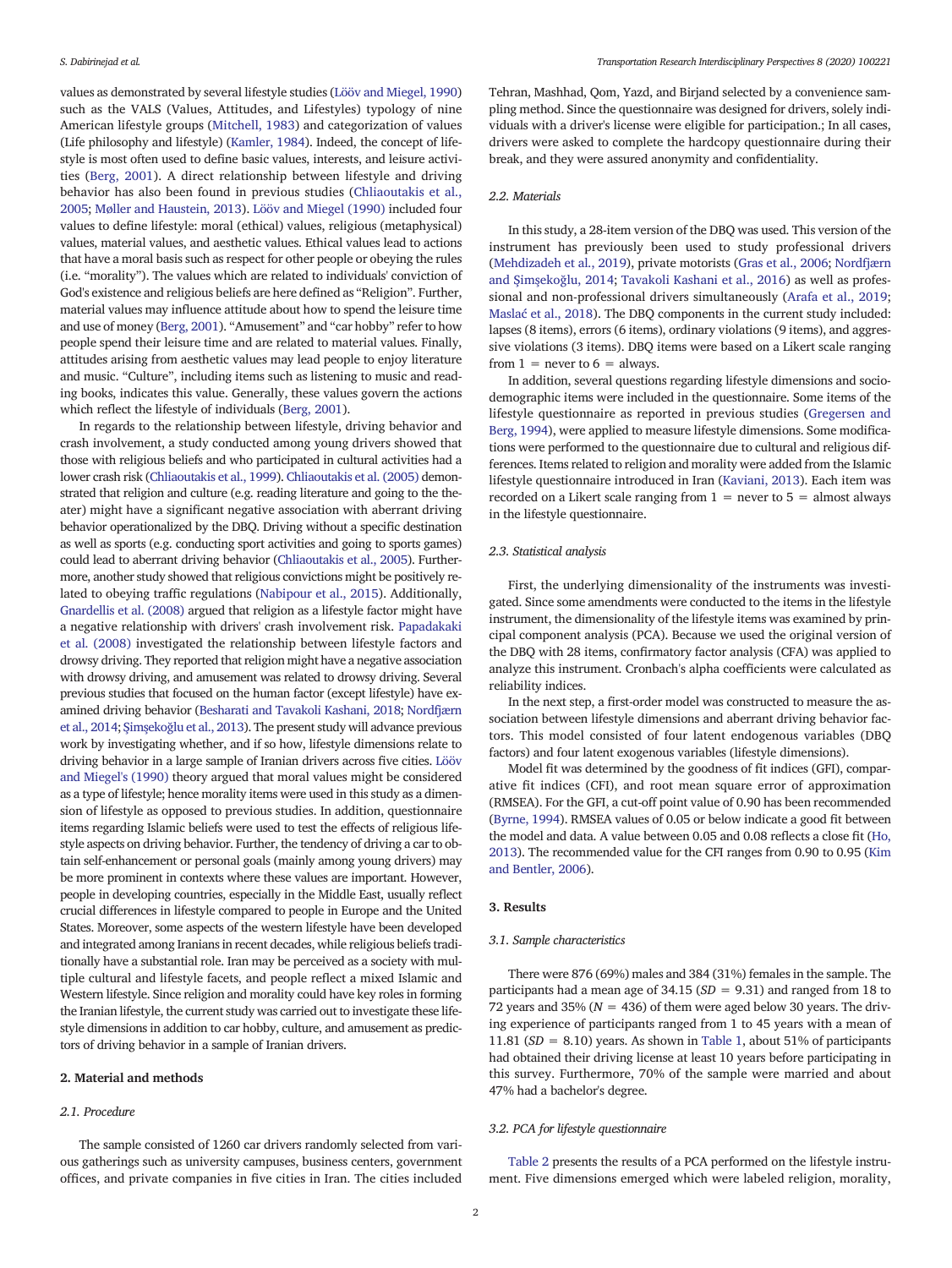#### <span id="page-2-0"></span>Table 1

Socio-demographic characteristics of participants.

| Characteristics                        | $\boldsymbol{N}$ | $\frac{0}{0}$ |
|----------------------------------------|------------------|---------------|
| Gender                                 |                  |               |
| Male                                   | 876              | 69.5          |
| Female                                 | 384              | 30.5          |
| Age                                    |                  |               |
| $18 - 24$                              | 178              | 14.3          |
| $25 - 29$                              | 258              | 20.7          |
| $30 - 39$                              | 472              | 37.9          |
| $40 - 55$                              | 310              | 24.9          |
| $55+$                                  | 28               | 2.2           |
|                                        |                  |               |
| Marital status                         |                  |               |
| Married                                | 887              | 70.5          |
| Unmarried                              | 372              | 29.5          |
| <b>Educational degree</b>              |                  |               |
| Up to junior high school               | 59               | 4.7           |
| Senior high school                     | 299              | 23.8          |
| Bachelor degree                        | 593              | 47.3          |
| Master degree                          | 259              | 20.7          |
| Ph.D.                                  | 43               | 3.4           |
| Possession of driver's license (years) |                  |               |
| Up to 5 years                          | 272              | 23.3          |
| $6 - 10$                               | 328              | 28.1          |
| $11 - 15$                              | 347              | 29.7          |
| $16 - 20$                              | 117              | 10            |
| $20 +$                                 | 105              | 9             |
|                                        |                  |               |

car hobby, culture, and amusement. These dimensions explained 45% of the total variance.

# 3.3. Confirmatory factor analysis (CFA) for the driver behavior questionnaire

A CFA model for DBQ was applied in this study. The results were consistent with previous studies [\(Lajunen et al., 2004;](#page-4-0) [Mattsson, 2012](#page-4-0)) and are presented in Table 3. All the loading items in the CFA model were higher

#### Table 2

PCA of the lifestyle questionnaire.

|                                                                          | Dimension<br>loading | M         | <b>SD</b> |
|--------------------------------------------------------------------------|----------------------|-----------|-----------|
| Religion (Cronbach's alpha = $0.76$ )                                    |                      |           |           |
| Participating in religious rituals                                       | 0.73                 |           | 3.18 1.33 |
| Opposing with having a non-Muslim spouse                                 | 0.70                 |           | 3.96 1.40 |
| Believing in the usefulness of pilgrimage (religious<br>journeys)        | 0.69                 | 4.32 1.11 |           |
| Inviting other people to praying                                         | 0.68                 |           | 3.46 1.28 |
| Obeying religious orders in the relationship with the<br>opposite gender | 0.62                 | 3.39      | 1.39      |
| Thinking that wearing hijab is necessary                                 | 0.57                 |           | 3.54 1.47 |
| Morality (Cronbach's alpha = $0.51$ )                                    |                      |           |           |
| Carefully performing duties                                              | 0.67                 | 4.52      | 0.65      |
| Adhering to promises                                                     | 0.67                 |           | 4.54 0.70 |
| Acting modestly toward others                                            | 0.65                 |           | 4.33 0.77 |
| Controlling him/herself in conflicting with others                       | 0.57                 |           | 3.90 1.09 |
| Car hobby (Cronbach's alpha = $0.60$ )                                   |                      |           |           |
| Driving without a specific destination                                   | 0.75                 |           | 1.76 1.12 |
| Driving for achieving excitement                                         | 0.73                 | 2.01      | 1.28      |
| Driving with friends                                                     | 0.63                 |           | 2.56 1.33 |
| Culture (Cronbach's alpha = $0.51$ )                                     |                      |           |           |
| Doing writing                                                            | 0.71                 |           | 2.47 1.49 |
| Reading books                                                            | 0.67                 | 2.61      | 1.37      |
| Reading magazines or newspapers                                          | 0.59                 |           | 3.13 1.41 |
| Listening to classical music                                             | 0.46                 |           | 2.96 1.47 |
| Amusement (Cronbach's alpha = $0.50$ )                                   |                      |           |           |
| Going out for recreational purposes                                      | 0.69                 | 3.95      | 1.02      |
| Traveling outside the province                                           | 0.66                 | 2.57      | 0.92      |
| Going to cinema                                                          | 0.57                 | 2.07      | 1.18      |
| Doing sports                                                             | 0.47                 | 2.94      | 1.65      |

# Table 3

Confirmatory factor analysis results of the DBQ items.

|                                                                                          | Factor<br>loading | M    | <b>SD</b> |
|------------------------------------------------------------------------------------------|-------------------|------|-----------|
| Lapses (Cronbach's alpha = $0.69$ )                                                      |                   |      |           |
| No clear recollection of the road along which you have just<br>traveled                  | 0.54              | 1.70 | 0.84      |
| Get into the wrong lane approaching a roundabout or junction                             | 0.50              | 2.26 | 0.96      |
| Misread the signs and exit from a roundabout on the wrong<br>road                        | 0.48              | 2.02 | 0.85      |
| Attempt to drive away from the traffic lights in third gear                              | 0.47              | 1.91 | 1.12      |
| "Wake up" to find yourself heading for a wrong, but more<br>familiar destination         | 0.45              | 1.94 | 0.87      |
| Switch on one thing when you meant to switch on something<br>else                        | 0.44              | 2.04 | 0.97      |
| Forget where you left your car in the car park                                           | 0.43              | 1.93 | 0.93      |
| Hit something when reversing that you have not previously                                | 0.39              | 1.86 | 0.80      |
| seen                                                                                     |                   |      |           |
| Errors (Cronbach's alpha = $0.77$ )                                                      |                   |      |           |
| Fail to notice pedestrians crossing when turning into a side<br>street from a main road  | 0.66              |      | 1.66 0.84 |
| Miss "Give Way" sign and narrowly avoid a collision                                      | 0.62              | 1.72 | 0.94      |
| Queuing to turn right, nearly hit the car in front                                       | 0.61              | 1.85 | 0.89      |
| Attempt to overtake someone signaling a left turn                                        | 0.61              | 1.88 | 0.88      |
| Underestimate the speed of an oncoming vehicle when<br>overtaking                        | 0.56              | 1.80 | 0.81      |
| Brake too quickly, or steer the wrong way into a skid                                    | 0.53              | 1.63 | 0.90      |
| Ordinary violations (Cronbach's alpha = $0.73$ )                                         |                   |      |           |
| Race away from the traffic lights to beat another driver                                 | 0.61              | 1.77 | 1.12      |
| Drive close to the car in front, making it difficult to stop in an<br>emergency          | 0.58              | 1.90 | 0.84      |
| Cross an intersection knowing that the traffic lights have<br>already turned against you | 0.56              | 2.13 | 0.99      |
| Drive when you suspect you may be over the legal speed limit                             | 0.51              | 2.09 | 1.14      |
| Overtake a slow driver on the inside                                                     | 0.51              | 2.50 | 1.30      |
| Pull out of an intersection so far you force your way into the<br>traffic                | 0.45              | 2.31 | 1.08      |
| Disregard the speed limit on the highway                                                 | 0.45              | 2.29 | 1.28      |
| Disregard the speed limit on a residential road                                          | 0.43              | 2.48 | 1.39      |
| Stay in a lane about to close until the last minute, then drive-in                       | 0.43              | 1.96 | 1.08      |
| Aggressive violations (Cronbach's alpha = $0.66$ )                                       |                   |      |           |
| Angered by a certain type of driver, show your hostility                                 | 0.73              | 1.94 | 1.01      |
| Angered by another driver, give chase                                                    | 0.63              | 1.59 | 0.93      |
| Sound your horn to indicate your annoyance at another road<br>user                       | 0.57              | 2.09 | 1.09      |

than 0.30, except for one item ("Fail to check rear-view mirror before a maneuver") which was removed. Moreover, one item ("on turning right, nearly hit a cyclist coming up on your inside") were not within the acceptable range of skewness and kurtosis and was therefore removed. Two fit indices of the DBQ confirmatory factor analysis reflected an acceptable range  $(RMSEA = 0.055, GFI = 0.91, and CFI = 0.86).$ 

#### 3.4. Relationship between lifestyle dimensions and aberrant driving behavior

As mentioned, relationships between lifestyle dimensions and aberrant driving were investigated through a SEM model in the current study. [Fig. 1](#page-3-0) presents the paths between four exogenous latent variables of lifestyle (religion, car hobby, culture, and morality) and four endogenous latent variables of aberrant driving behavior (lapses, errors, ordinary violations, and aggressive violations). Paths that failed to reach significance are not shown in [Fig. 1](#page-3-0).

As shown in [Fig. 1](#page-3-0), religion negatively predicted lapses ( $\beta$  =  $-0.19$ ), errors ( $\beta = -0.12$ ), ordinary violations ( $\beta = -0.27$ ), and aggressive violations ( $\beta = -0.19$ ). Car hobby was positively associated with lapses ( $\beta = 0.85$ ), errors ( $\beta = 0.80$ ), ordinary violations ( $\beta$  = 0.82), and aggressive violations ( $\beta$  = 0.64). Culture had a negative relationship with ordinary violations ( $\beta = -0.14$ ) and aggressive violations ( $\beta = -0.17$ ). Finally, morality was a negative predictor of lapses ( $\beta = -0.32$ ), errors ( $\beta = -0.29$ ), ordinary violations ( $\beta = -0.30$ )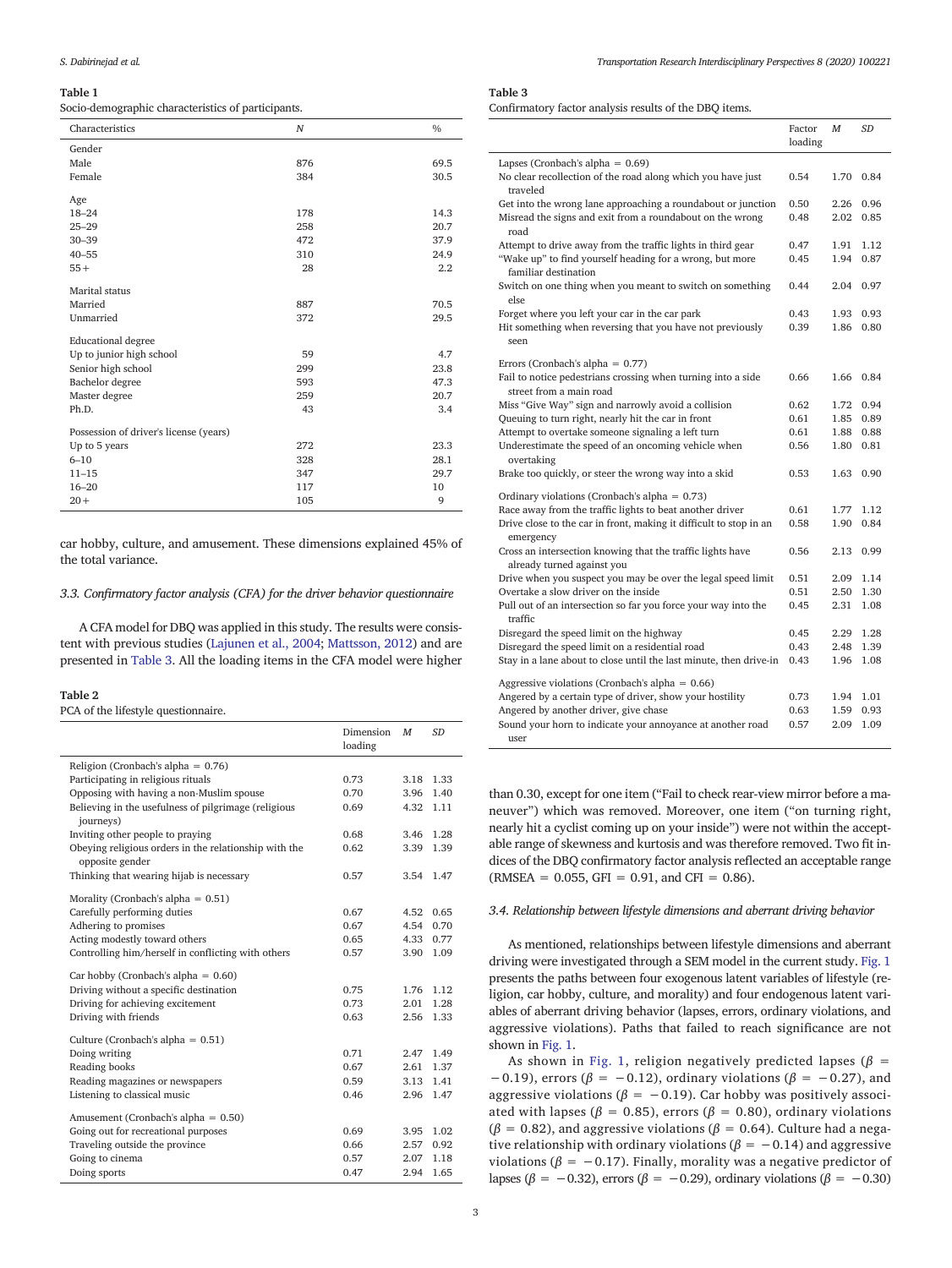<span id="page-3-0"></span>

Fig. 1. Relationships between lifestyle dimensions and aberrant driving behavior factors. Note: Standardized regression weights and t-values (in parentheses) are shown for the structural relations.

and aggressive violations ( $\beta = -0.26$ ). This model explained an overall 85%, 74%, 85%, and 0.54% of the variance in lapses, errors, ordinary violations and aggressive violations, respectively. Moreover, all of the critical ratios (tvalues) shown in Fig. 1 indicated significant relationships at the 0.01 level and the model fit indices reflected an acceptable fit (RMSEA = 0.045, GFI  $= 0.90$ , CFI  $= 0.83$ ).

# 4. Discussion

The current study aimed to investigate the relationship between lifestyle and driving behavior in Iran. For this purpose, the DBQ was used to measure aberrant driving behavior and the lifestyle questionnaire, including items related to religion, amusement, car hobby, morality, and culture, was used to measure various aspects of lifestyle. As an initial finding, this study showed a clear association between lifestyle dimensions and aberrant driving behavior. This extends previous results in western countries ([Bina](#page-4-0) [et al., 2006](#page-4-0); [Chliaoutakis et al., 2005](#page-4-0); [Papadakaki et al., 2008\)](#page-4-0) to the context of Iran.

A negative association was found between drivers' religious beliefs and their aberrant driving behavior. In other words, the more religious faith a driver has, the less he/she commits aberrant driving behavior. Similar results were reported in previous studies; for instance, [Chliaoutakis et al.](#page-4-0) [\(1999\)](#page-4-0) showed that religiosity was related to lower crash risk among young drivers. Other studies showed that the religion factor of lifestyle was a negative predictor of ordinary violations ([Chliaoutakis et al., 2005](#page-4-0)) and drowsy driving ([Papadakaki et al., 2008](#page-4-0)).

The findings further reflected that the car hobby factor might influence all the four factors of aberrant driving behavior. An important part of this finding was the significant relationship between car hobby and aggressive violations. Some researchers have argued that driving without a specific destination leads to higher crash risk [\(Chliaoutakis et al., 1999](#page-4-0); [Donovan](#page-4-0) [et al., 1983\)](#page-4-0). Further, [Chliaoutakis et al. \(2005\)](#page-4-0) reported that driving without a specific destination was the only lifestyle factor that predicted aggressive violations. Another study showed that cruising with friends during leisure time was a predictor of aberrant driving ([Møller and](#page-4-0) [Sigurðardóttir, 2009](#page-4-0)). When a driver uses a car for purposes such as recreational needs and sensation seeking rather than mere transportation, the risk of deliberate violations may increase because he/she drives to reduce tension or to express negative feelings.

The results revealed that all four factors of aberrant driving behavior were negatively predicted by morality. In other words, our results may suggest that drivers who adhere more strongly to ethical principles drive safer than other drivers. Although previous research has not focused on morality to a large extent, this finding aligns somewhat with a study conducted by [Elliott and Thomson \(2010\)](#page-4-0) which indicated that moral norm could be a negative predictor of speeding behavior intention. [Parker et al. \(1996\)](#page-4-0) also showed that moral norms might predict lane-discipline violations. Morality may be a particularly important lifestyle trait in Iran because of the strong focus on this factor in Iranian culture and politics. Future research could incorporate this factor and examine its relative role for aberrant driving behavior across samples from Western countries and the Middle East.

Among other lifestyle dimensions, culture was significantly related to ordinary and aggressive violations. The results indicate that cultural activities might incline people to drive with fewer violations. This supports previous studies, for instance it has been reported that those who participate in cultural activities and hold cultural interests have lower crash risk [\(Chliaoutakis et al., 1999](#page-4-0)). Further, it has been shown that culture might be negatively related to deliberate violations [\(Chliaoutakis et al., 2005\)](#page-4-0). In Model 2, however, amusement was not associated with any of the aberrant driving behavior factors. This is in line with the findings reported by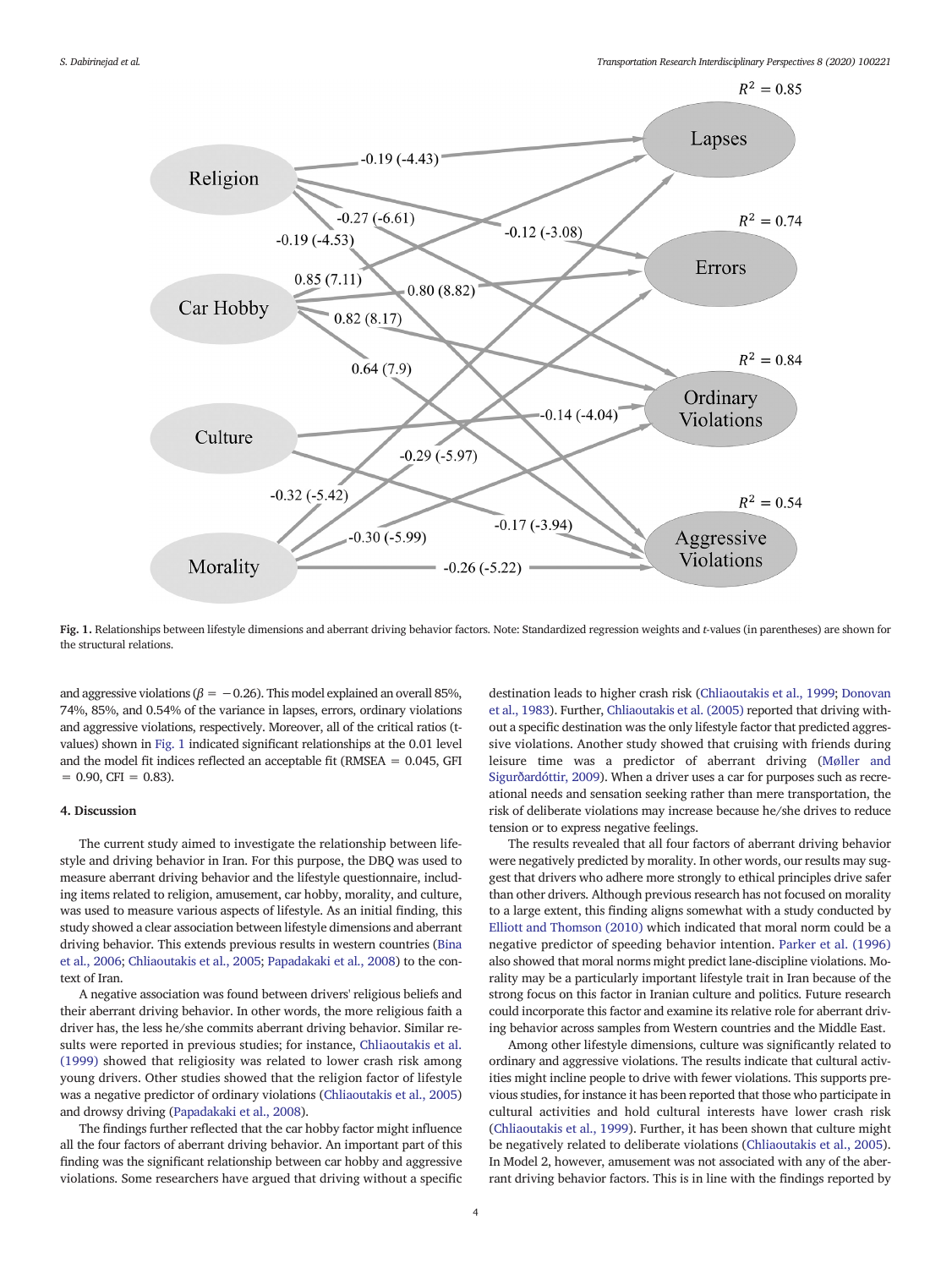<span id="page-4-0"></span>Chliaoutakis et al. (1999), where amusement was found to be insignificant in predicting crash risk or driving behavior. Nonetheless, several previous studies have reported that amusement is a significant predictor of driving behavior (Chliaoutakis et al., 2005; Papadakaki et al., 2008).

Finally, some of the results in the current study may need replication and further investigation in future studies. For instance, morality had a negative relationship with all the aberrant driving behavior dimensions, while previous studies did not include this lifestyle dimension. If drivers respect others while driving and adhere to traffic regulations, the high rates of road fatalities in developing countries may be reduced. The strong association between religion and risky driving was also noteworthy because Islam was the predominant religious beliefs among the participants, whereas most of the previous studies were conducted among individuals with a Christian background. On the other hand, errors and violations are usually caused by different psychological processes (Reason et al., 1990), but both were related to religion, morality, and car hobby in the current study. This was not investigated directly in previous studies and may suggest a prominent role of several lifestyle dimensions in committing aberrant driving behavior.

The strengths of the current study included the relatively large sample of Iranian car drivers and extension of the lifestyle concept to the context of Iran with a special religious and cultural situation. Concerning the critical condition of road fatalities in Iran, associations between lifestyle and risky driving behavior were investigated in five different cities in this country. However, the study also has limitations that need consideration when the results are interpreted. The self-reported nature of the measurement instruments may cause social desirability bias. However, research assistants who collected the data emphasized the anonymity and confidentiality of responses to the participants. Another limitation was the somewhat exploratory approach, due to this being the first study that examined lifestyle traits in relation to aberrant driving behavior in a Middle East society. The outlined conclusions should as such be regarded as tentative and should be investigated in further empirical research.

## 5. Conclusion

The results showed a statistically significant relationship between lifestyle dimensions and aberrant driving behavior. As a crucial finding, this study indicated that higher scores on car hobby were associated with more aggressive and ordinary violations. Policies aimed at reducing drivers' car hobby can focus on the process of education for obtaining and extending the driver's license. The syllabus can be updated to shed light on disadvantages of driving for pleasure or fun. Also, providing healthy recreational activities for people to avoid driving for recreational purposes in urban roads is an incentive policy. For instance, establishment of recreational driving tracks can be a suitable intervention to reduce car hobby. In addition, morality and religion might serve as disincentives for aberrant driving behavior, particularly in countries with strong religious penetration such as Iran. Potentially, strengthening ethical principles among people through the media and schools could help to diminish aberrant driving behavior and enhance safe driving in Iran and similar societies. Also, this study showed that culture was associated with fewer violations. Promotion of cultural activities (such as reading books) through the mass media and educational institutions such as schools, libraries, and universities may also increase awareness and calm people, which in turn may be associated with a reduction in aberrant driving behavior. Further research could dwell further into the association between driving behavior and ethical/religious aspects of lifestyle.

# CRediT authorship contribution statement

Shahab Dabirinejad: Writing - original draft, Data curation, Methodology, Formal analysis, Investigation, Software. Ali Tavakoli Kashani: Conceptualization, Supervision, Writing - review & editing. Trond Nordfjærn: Conceptualization, Writing - review & editing.

#### References

- Arafa, A., El-Setouhy, M., Hirshon, J.M., 2019. [Driving behavior and road traf](http://refhub.elsevier.com/S2590-1982(20)30132-9/rf0005)fic crashes [among professional and nonprofessional drivers in South Egypt. Int. J. Inj. Control Saf.](http://refhub.elsevier.com/S2590-1982(20)30132-9/rf0005) [Promot. 1](http://refhub.elsevier.com/S2590-1982(20)30132-9/rf0005)-7
- Berg, H.-Y., 2001. [Understanding Subgroups of Novice Drivers: A Basis for Increased Safety](http://refhub.elsevier.com/S2590-1982(20)30132-9/rf0010) [and Health. Linköping University Electronic Press](http://refhub.elsevier.com/S2590-1982(20)30132-9/rf0010).
- Besharati, M.M., Tavakoli Kashani, A., 2018. [Factors contributing to intercity commercial bus](http://refhub.elsevier.com/S2590-1982(20)30132-9/rf0015) drivers' [crash involvement risk. Arch. Environ. Occup. Health 73 \(4\), 243](http://refhub.elsevier.com/S2590-1982(20)30132-9/rf0015)–250.
- Bina, M., Graziano, F., Bonino, S., 2006. [Risky driving and lifestyles in adolescence. Accid.](http://refhub.elsevier.com/S2590-1982(20)30132-9/rf0020) [Anal. Prev. 38 \(3\), 472](http://refhub.elsevier.com/S2590-1982(20)30132-9/rf0020)–481.
- Byrne, B.M., 1994. [Structural Equation Modeling With EQS and EQS/Windows: Basic Con](http://refhub.elsevier.com/S2590-1982(20)30132-9/rf0025)[cepts, Applications, and Programming. Sage.](http://refhub.elsevier.com/S2590-1982(20)30132-9/rf0025)
- Chliaoutakis, J.E., Darviri, C., Demakakos, P.T., 1999. [The impact of young drivers](http://refhub.elsevier.com/S2590-1982(20)30132-9/rf0030)' lifestyle on their road traffi[c accident risk in greater Athens area. Accid. Anal. Prev. 31 \(6\), 771](http://refhub.elsevier.com/S2590-1982(20)30132-9/rf0030)–780.
- Chliaoutakis, J.E., Koukouli, S., Lajunen, T., Tzamalouka, G., 2005. [Lifestyle traits as predic](http://refhub.elsevier.com/S2590-1982(20)30132-9/rf0035)[tors of driving behaviour in urban areas of Greece. Transport. Res. F: Traf](http://refhub.elsevier.com/S2590-1982(20)30132-9/rf0035)fic Psychol. [Behav. 8 \(6\), 413](http://refhub.elsevier.com/S2590-1982(20)30132-9/rf0035)–428.
- Chu, W., Wu, C., Atombo, C., Zhang, H., Özkan, T., 2019. Traffi[c climate, driver behaviour,](http://refhub.elsevier.com/S2590-1982(20)30132-9/rf0040) [and accidents involvement in China. Accid. Anal. Prev. 122, 119](http://refhub.elsevier.com/S2590-1982(20)30132-9/rf0040)–126.
- Cordazzo, S.T., Scialfa, C.T., Bubric, K., Ross, R.J., 2014. [The driver behaviour questionnaire:](http://refhub.elsevier.com/S2590-1982(20)30132-9/rf0045) [a north American analysis. J. Saf. Res. 50, 99](http://refhub.elsevier.com/S2590-1982(20)30132-9/rf0045)–107.
- Donovan, D.M., Marlatt, G.A., Salzberg, P.M., 1983. [Drinking behavior, personality factors and](http://refhub.elsevier.com/S2590-1982(20)30132-9/rf0050) [high-risk driving. A review and theoretical formulation. J. Stud. Alcohol 44 \(3\), 395](http://refhub.elsevier.com/S2590-1982(20)30132-9/rf0050)–428.
- Elliott, M.A., Thomson, J.A., 2010. [The social cognitive determinants of offending drivers](http://refhub.elsevier.com/S2590-1982(20)30132-9/rf0055)' [speeding behaviour. Accid. Anal. Prev. 42 \(6\), 1595](http://refhub.elsevier.com/S2590-1982(20)30132-9/rf0055)–1605.
- Freeman, J.E., Wishart, D.E., Davey, J.D., Rowland, B.D., Williams, R., 2009. [Utilising the](http://refhub.elsevier.com/S2590-1982(20)30132-9/rf0060) [driver behaviour questionnaire in an Australian organisational](http://refhub.elsevier.com/S2590-1982(20)30132-9/rf0060) fleet setting: can it identify [risky drivers? J. Australas. Coll. Road Saf. 20 \(2\), 38](http://refhub.elsevier.com/S2590-1982(20)30132-9/rf0060)–45.
- Gnardellis, C., Tzamalouka, G., Papadakaki, M., Chliaoutakis, J.E., 2008. [An investigation of](http://refhub.elsevier.com/S2590-1982(20)30132-9/rf0065) [the effect of sleepiness, drowsy driving, and lifestyle on vehicle crashes. Transport. Res.](http://refhub.elsevier.com/S2590-1982(20)30132-9/rf0065) F: Traffi[c Psychol. Behav. 11 \(4\), 270](http://refhub.elsevier.com/S2590-1982(20)30132-9/rf0065)–281.
- Gras, M.E., Sullman, M.J., Cunill, M., Planes, M., Aymerich, M., Font-Mayolas, S., 2006. [Span](http://refhub.elsevier.com/S2590-1982(20)30132-9/rf0070)[ish drivers and their aberrant driving behaviours. Transport. Res. F: Traf](http://refhub.elsevier.com/S2590-1982(20)30132-9/rf0070)fic Psychol. [Behav. 9 \(2\), 129](http://refhub.elsevier.com/S2590-1982(20)30132-9/rf0070)–137.
- Gregersen, N.P., Berg, H.Y., 1994. [Lifestyle and accidents among young drivers. Accid. Anal.](http://refhub.elsevier.com/S2590-1982(20)30132-9/rf0075) [Prev. 26 \(3\), 297](http://refhub.elsevier.com/S2590-1982(20)30132-9/rf0075)–303.
- Ho, R., 2013. [Handbook of Univariate and Multivariate Data Analysis With IBM SPSS. CRC](http://refhub.elsevier.com/S2590-1982(20)30132-9/rf0080) Press
- Iranian Legal Medicine Organization, 2019. Mortalitis and injuries of driving accidents referral to medical centers in Iran. Retrieved from. <http://www.lmo.ir/>.
- Kamler, H., 1984. [Life philosophy and life style. Soc. Indic. Res. 14 \(1\), 69](http://refhub.elsevier.com/S2590-1982(20)30132-9/rf0090)–81.
- Kaviani, M., 2013. [Islamic Lifestyle and Its Measurement Tool \(In Persian\).](http://refhub.elsevier.com/S2590-1982(20)30132-9/rf0095) Kim, K.H., Bentler, P.M., 2006. [Data modeling: structural equation modeling. Handbook of](http://refhub.elsevier.com/S2590-1982(20)30132-9/rf0100)
- [Complementary Methods in Education Research, pp. 161](http://refhub.elsevier.com/S2590-1982(20)30132-9/rf0100)–175. Lajunen, T., Parker, D., Summala, H., 2004. [The Manchester driver behaviour questionnaire: a](http://refhub.elsevier.com/S2590-1982(20)30132-9/rf0105) [cross-cultural study. Accid. Anal. Prev. 36 \(2\), 231](http://refhub.elsevier.com/S2590-1982(20)30132-9/rf0105)–238.
- Lööv, T., Miegel, F., 1990. [The notion of lifestyle: some theoretical contributions. The](http://refhub.elsevier.com/S2590-1982(20)30132-9/rf0110) [Nordicom Review 1, 21](http://refhub.elsevier.com/S2590-1982(20)30132-9/rf0110)–31.
- Maslać, M., Antić, B., Lipovac, K., Pešić, D., Milutinović, N., 2018. [Behaviours of drivers in](http://refhub.elsevier.com/S2590-1982(20)30132-9/rf0115) [Serbia: non-professional versus professional drivers. Transport. Res. F: Traf](http://refhub.elsevier.com/S2590-1982(20)30132-9/rf0115)fic Psychol. [Behav. 52, 101](http://refhub.elsevier.com/S2590-1982(20)30132-9/rf0115)–111.
- Mattsson, M., 2012. [Investigating the factorial invariance of the 28-item DBQ across genders](http://refhub.elsevier.com/S2590-1982(20)30132-9/rf0120) [and age groups: an exploratory structural equation modeling study. Accid. Anal. Prev. 48,](http://refhub.elsevier.com/S2590-1982(20)30132-9/rf0120) [379](http://refhub.elsevier.com/S2590-1982(20)30132-9/rf0120)–396.
- Mehdizadeh, M., Shariat-Mohaymany, A., Nordfjaern, T., 2019. [Driver behaviour and crash](http://refhub.elsevier.com/S2590-1982(20)30132-9/rf0125) [involvement among professional taxi and truck drivers: light passenger cars versus](http://refhub.elsevier.com/S2590-1982(20)30132-9/rf0125) [heavy goods vehicles. Transport. Res. F: Traf](http://refhub.elsevier.com/S2590-1982(20)30132-9/rf0125)fic Psychol. Behav. 62, 86–98.
- Mesken, J., Lajunen, T., Summala, H., 2002. [Interpersonal violations, speeding violations and](http://refhub.elsevier.com/S2590-1982(20)30132-9/rf0130) [their relation to accident involvement in Finland. Ergonomics 45 \(7\), 469](http://refhub.elsevier.com/S2590-1982(20)30132-9/rf0130)–483.
- Mitchell, A., 1983. [The Nine American Lifestyles: Who We Are and Where We're Going.](http://refhub.elsevier.com/S2590-1982(20)30132-9/rf0135) [Scribner Book Company](http://refhub.elsevier.com/S2590-1982(20)30132-9/rf0135).
- Møller, M., Haustein, S., 2013. [Keep on cruising: changes in lifestyle and driving style among male](http://refhub.elsevier.com/S2590-1982(20)30132-9/rf0140) [drivers between the age of 18 and 23. Transport. Res. F: Traf](http://refhub.elsevier.com/S2590-1982(20)30132-9/rf0140)fic Psychol. Behav. 20, 59–69. Møller, M., Sigurðardóttir, S.B., 2009. [The relationship between leisure time and driving style](http://refhub.elsevier.com/S2590-1982(20)30132-9/rf0145)
- [in two groups of male drivers. Transport. Res. F: Traf](http://refhub.elsevier.com/S2590-1982(20)30132-9/rf0145)fic Psychol. Behav. 12 (6), 462–469. Nabipour, A.R., Khanjani, N., Nakhaee, N., Moradlou, H.Z., Sullman, M.J., 2015. [The relation-](http://refhub.elsevier.com/S2590-1982(20)30132-9/rf0150)
- [ship between religion and the on-road behaviour of adolescents in Iran. Transport. Res. F:](http://refhub.elsevier.com/S2590-1982(20)30132-9/rf0150) Traffi[c Psychol. Behav. 29, 113](http://refhub.elsevier.com/S2590-1982(20)30132-9/rf0150)–120.
- Nordfjærn, T., Şimşekoğlu, Ö., 2014. [Empathy, conformity, and cultural factors related to ab](http://refhub.elsevier.com/S2590-1982(20)30132-9/rf0155)[errant driving behaviour in a sample of urban Turkish drivers. Saf. Sci. 68, 55](http://refhub.elsevier.com/S2590-1982(20)30132-9/rf0155)–64.
- Nordfjærn, T., Şimşekoğlu, Ö., Zavareh, M.F., Hezaveh, A.M., Mamdoohi, A.R., Rundmo, T., 2014. Road traffi[c culture and personality traits related to traf](http://refhub.elsevier.com/S2590-1982(20)30132-9/rf0160)fic safety in Turkish and Ira[nian samples. Saf. Sci. 66, 36](http://refhub.elsevier.com/S2590-1982(20)30132-9/rf0160)–46.
- Papadakaki, M., Kontogiannis, T., Tzamalouka, G., Darviri, C., Chliaoutakis, J., 2008. [Explor](http://refhub.elsevier.com/S2590-1982(20)30132-9/rf0165)[ing the effects of lifestyle, sleep factors and driving behaviors on sleep-related road risk: a](http://refhub.elsevier.com/S2590-1982(20)30132-9/rf0165) [study of Greek drivers. Accid. Anal. Prev. 40 \(6\), 2029](http://refhub.elsevier.com/S2590-1982(20)30132-9/rf0165)–2036.
- Parker, D., Stradling, S.G., Manstead, A.S., 1996. [Modifying beliefs and attitudes to exceeding](http://refhub.elsevier.com/S2590-1982(20)30132-9/rf0170) [the speed limit: an intervention study based on the theory of planned behavior1. J. Appl.](http://refhub.elsevier.com/S2590-1982(20)30132-9/rf0170) [Soc. Psychol. 26 \(1\), 1](http://refhub.elsevier.com/S2590-1982(20)30132-9/rf0170)–19.
- Porter, B.E., 2011. Handbook of Traffi[c Psychology. Academic Press](http://refhub.elsevier.com/S2590-1982(20)30132-9/rf0175).
- Reason, J., Manstead, A., Stradling, S., Baxter, J., Campbell, K., 1990. [Errors and violations on](http://refhub.elsevier.com/S2590-1982(20)30132-9/rf0180) [the roads: a real distinction? Ergonomics 33 \(10](http://refhub.elsevier.com/S2590-1982(20)30132-9/rf0180)−11), 1315–1332.
- Rothengatter, T., 1997. [Editorial preface. Appl. Psychol. 46 \(3\), 221](http://refhub.elsevier.com/S2590-1982(20)30132-9/rf0185)–222.
- Şimşekoğlu, Ö., Nordfjærn, T., Zavareh, M.F., Hezaveh, A.M., Mamdoohi, A.R., Rundmo, T., 2013. [Risk perceptions, fatalism and driver behaviors in Turkey and Iran. Saf. Sci. 59, 187](http://refhub.elsevier.com/S2590-1982(20)30132-9/rf0190)–192.